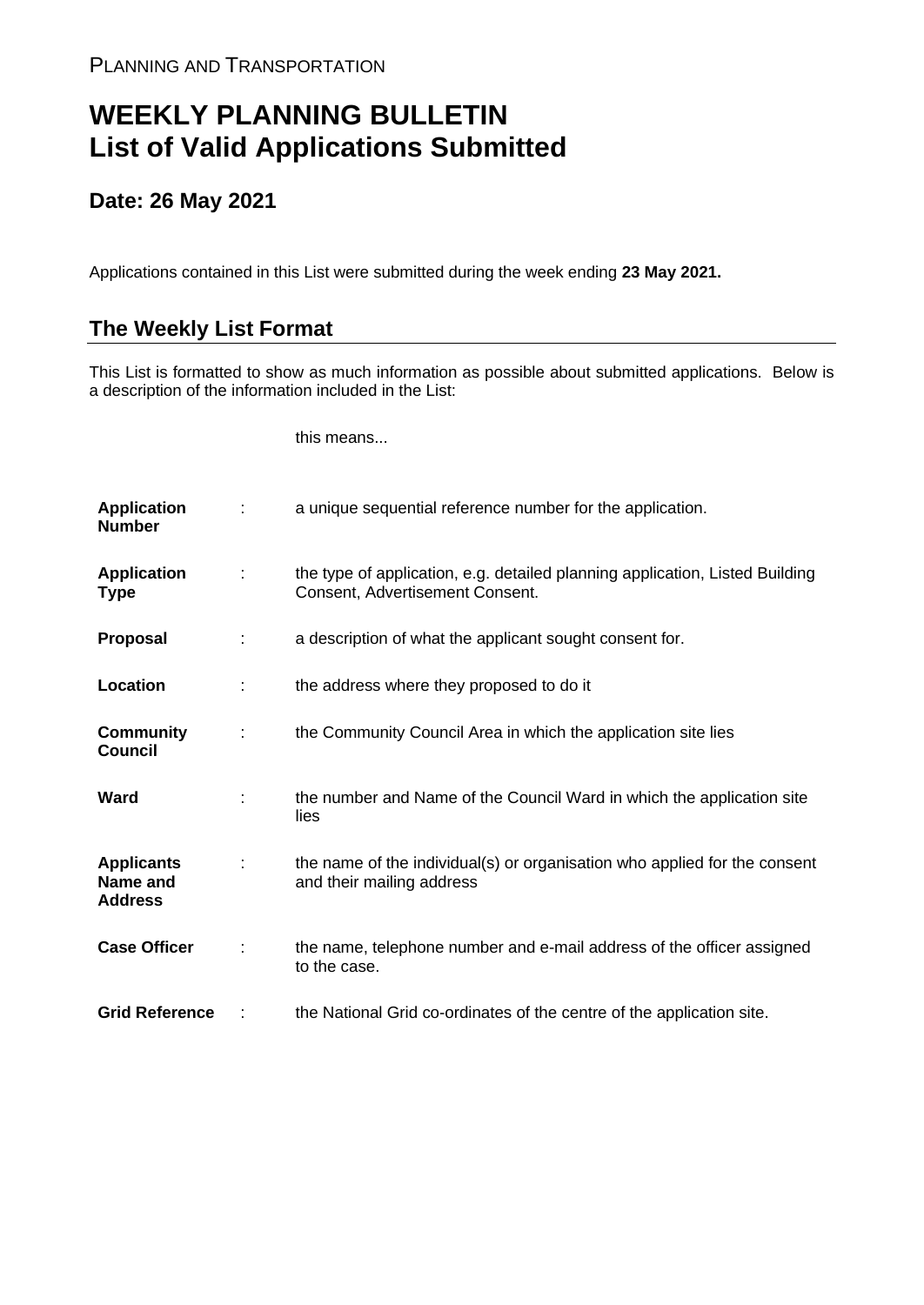| <b>Application No</b>                                                |   | P/21/0151/FUL                                                                                                                                                                                                                       | <b>Earliest Date of</b><br><b>Decision</b> |                        | 24 June 2021             |  |  |  |
|----------------------------------------------------------------------|---|-------------------------------------------------------------------------------------------------------------------------------------------------------------------------------------------------------------------------------------|--------------------------------------------|------------------------|--------------------------|--|--|--|
| <b>Application Type</b><br><b>Proposal</b>                           | ÷ | <b>Planning Permission</b><br><b>Hierarchy Level</b><br>Local<br>Change of Use from Public Open Space to Private Garden<br>Ground and Erection of Boundary Fence<br>Land To The West Of 1A Carron Terrace Carron Terrace<br>Rumford |                                            |                        |                          |  |  |  |
| <b>Location</b>                                                      |   |                                                                                                                                                                                                                                     |                                            |                        |                          |  |  |  |
| <b>Community Council</b><br>Ward<br><b>Applicant</b><br><b>Agent</b> | ÷ | <b>Brightons</b><br>09 - Upper Braes<br>Mr Gary Smith                                                                                                                                                                               |                                            |                        |                          |  |  |  |
| <b>Case Officer</b>                                                  |   | Julie Seidel (Tel. 01324 504880)<br>e-mail: julie.seidel@falkirk.gov.uk                                                                                                                                                             |                                            |                        |                          |  |  |  |
| <b>Grid Reference</b>                                                |   | 293283 677235<br>View the application details                                                                                                                                                                                       |                                            |                        |                          |  |  |  |
| <b>Application No</b>                                                |   | : P/21/0246/CPL                                                                                                                                                                                                                     | <b>Earliest Date of</b><br><b>Decision</b> |                        | 24 May 2021              |  |  |  |
| <b>Application Type</b>                                              |   | Certificate of Lawful Use -<br>Proposed                                                                                                                                                                                             |                                            | <b>Hierarchy Level</b> | <b>Not</b><br>Applicable |  |  |  |
| <b>Proposal</b>                                                      |   | <b>Alterations to Dwellinghouse</b>                                                                                                                                                                                                 |                                            |                        |                          |  |  |  |
| Location                                                             |   | 28 Geesmuir Gardens Falkirk FK2 8BE                                                                                                                                                                                                 |                                            |                        |                          |  |  |  |
| <b>Community Council</b>                                             |   | Larbert, Stenhousemuir and Torwood                                                                                                                                                                                                  |                                            |                        |                          |  |  |  |
| <b>Ward</b>                                                          |   | 04 - Carse, Kinnaird and Tryst                                                                                                                                                                                                      |                                            |                        |                          |  |  |  |
| <b>Applicant</b>                                                     |   | Mr Lewis Murray                                                                                                                                                                                                                     |                                            |                        |                          |  |  |  |
| <b>Agent</b>                                                         |   | <b>Convery Prenty Architects</b>                                                                                                                                                                                                    |                                            |                        |                          |  |  |  |
|                                                                      |   | Steve Convery 231 St Vincent Street Glasgow G2 5QY                                                                                                                                                                                  |                                            |                        |                          |  |  |  |
| <b>Case Officer</b>                                                  |   | Stewart Robson (Tel. 01324 504720)<br>e-mail: stewart.robson@falkirk.gov.uk                                                                                                                                                         |                                            |                        |                          |  |  |  |
| <b>Grid Reference</b>                                                |   | 287110 684600<br><b>View the application details</b>                                                                                                                                                                                |                                            |                        |                          |  |  |  |
| <b>Application No</b>                                                |   | : P/21/0258/FUL                                                                                                                                                                                                                     | <b>Earliest Date of</b><br><b>Decision</b> |                        | 14 June 2021             |  |  |  |
| <b>Application Type</b>                                              |   | <b>Planning Permission</b>                                                                                                                                                                                                          |                                            | <b>Hierarchy Level</b> | Local                    |  |  |  |
| <b>Proposal</b>                                                      |   | Alterations and Extension to Dwellinghouse                                                                                                                                                                                          |                                            |                        |                          |  |  |  |
| <b>Location</b>                                                      |   | 77 Larbert Road Bonnybridge FK4 1EN                                                                                                                                                                                                 |                                            |                        |                          |  |  |  |
| <b>Community Council</b>                                             |   | <b>Bonnybridge Community Council</b>                                                                                                                                                                                                |                                            |                        |                          |  |  |  |
| Ward                                                                 |   | 05 - Bonnybridge and Larbert                                                                                                                                                                                                        |                                            |                        |                          |  |  |  |
| <b>Applicant</b>                                                     |   | <b>Mr Andrew Miller</b>                                                                                                                                                                                                             |                                            |                        |                          |  |  |  |
| <b>Agent</b>                                                         |   | Sc Design                                                                                                                                                                                                                           |                                            |                        |                          |  |  |  |
|                                                                      |   | Stuart Currie 13 Lennox Terrace Grangemouth FK3 0BY                                                                                                                                                                                 |                                            |                        |                          |  |  |  |
| <b>Case Officer</b>                                                  |   | Stewart Robson (Tel. 01324 504720)                                                                                                                                                                                                  |                                            |                        |                          |  |  |  |
|                                                                      |   | e-mail: stewart.robson@falkirk.gov.uk                                                                                                                                                                                               |                                            |                        |                          |  |  |  |
| <b>Grid Reference</b>                                                |   | 282465 680870                                                                                                                                                                                                                       |                                            |                        |                          |  |  |  |
|                                                                      |   | View the application details                                                                                                                                                                                                        |                                            |                        |                          |  |  |  |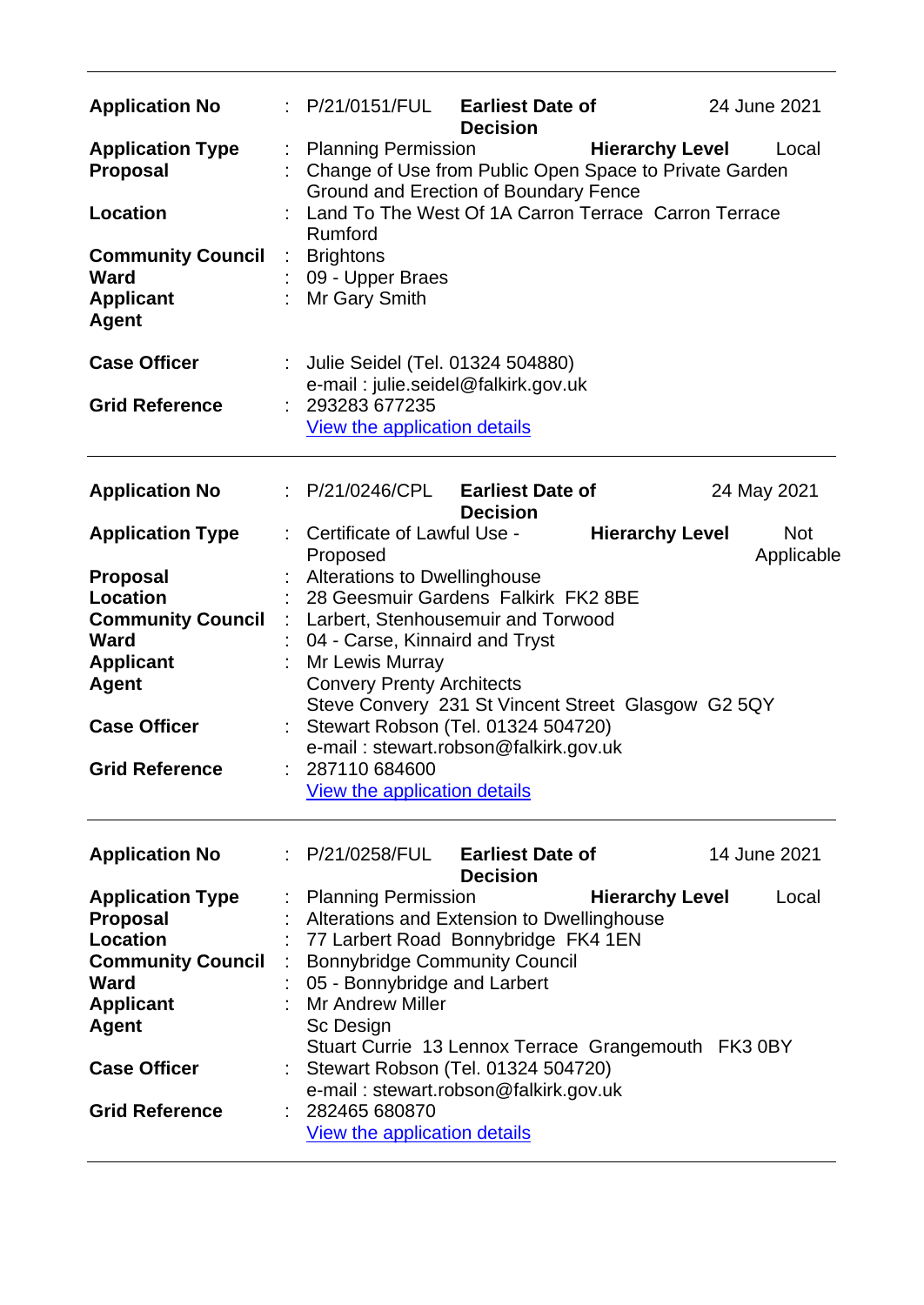| <b>Application No</b>                                                                                                                        |   | P/21/0277/FUL                                                                                                                                                                                                                                                                                    | <b>Earliest Date of</b><br><b>Decision</b> |                        | 24 June 2021             |
|----------------------------------------------------------------------------------------------------------------------------------------------|---|--------------------------------------------------------------------------------------------------------------------------------------------------------------------------------------------------------------------------------------------------------------------------------------------------|--------------------------------------------|------------------------|--------------------------|
| <b>Application Type</b><br><b>Proposal</b><br><b>Location</b><br><b>Community Council</b><br><b>Ward</b><br><b>Applicant</b><br><b>Agent</b> |   | <b>Planning Permission</b><br>Formation of Vehicular Access and Hardstanding<br>Wester Bowhouse Farm Standburn Falkirk FK2 0BX<br>Avonbridge and Standburn<br>09 - Upper Braes<br>Mr Iain McGillivray<br><b>Redline Planning</b><br>Roddy MacLeod Keepers Cottage Glen Road Dunblane FK15<br>0HR |                                            | <b>Hierarchy Level</b> | Local                    |
| <b>Case Officer</b>                                                                                                                          |   | Kevin Brown (Tel. 01324 504701)<br>e-mail: kevin.brown@falkirk.gov.uk                                                                                                                                                                                                                            |                                            |                        |                          |
| <b>Grid Reference</b>                                                                                                                        |   | 294304 675341<br>View the application details                                                                                                                                                                                                                                                    |                                            |                        |                          |
| <b>Application No</b>                                                                                                                        |   | P/21/0288/ADV                                                                                                                                                                                                                                                                                    | <b>Earliest Date of</b><br><b>Decision</b> |                        | 10 June 2021             |
| <b>Application Type</b>                                                                                                                      |   | <b>Advertisement Consent</b>                                                                                                                                                                                                                                                                     |                                            | <b>Hierarchy Level</b> | <b>Not</b><br>Applicable |
| <b>Proposal</b><br>Location<br><b>Community Council</b><br><b>Ward</b><br><b>Applicant</b><br>Agent                                          | ÷ | Display of Illuminated Advertisement<br>3 Davies Row Denny FK6 6FA<br><b>Denny and District</b><br>03 - Denny and Banknock<br><b>Falkirk Council</b>                                                                                                                                             |                                            |                        |                          |
| <b>Case Officer</b><br><b>Grid Reference</b>                                                                                                 |   | Stephen McClure (Tel. 01324 504702)<br>e-mail: stephen.mcclure@falkirk.gov.uk<br>281147 682832<br><b>View the application details</b>                                                                                                                                                            |                                            |                        |                          |
| <b>Application No</b>                                                                                                                        |   | : P/21/0294/PPP Earliest Date of                                                                                                                                                                                                                                                                 | <b>Decision</b>                            |                        | 17 June 2021             |
| <b>Application Type</b>                                                                                                                      |   | <b>Planning Permission in</b><br>Principle                                                                                                                                                                                                                                                       |                                            | <b>Hierarchy Level</b> | Local                    |
| <b>Proposal</b>                                                                                                                              |   | <b>Construction of Dwellinghouse</b>                                                                                                                                                                                                                                                             |                                            |                        |                          |
| <b>Location</b>                                                                                                                              |   | Land To The South Of Quarter Denny                                                                                                                                                                                                                                                               |                                            |                        |                          |
| <b>Community Council</b>                                                                                                                     |   | Denny and District                                                                                                                                                                                                                                                                               |                                            |                        |                          |
| <b>Ward</b>                                                                                                                                  |   | 03 - Denny and Banknock                                                                                                                                                                                                                                                                          |                                            |                        |                          |
| <b>Applicant</b>                                                                                                                             |   | Mr L Donaldson                                                                                                                                                                                                                                                                                   |                                            |                        |                          |
| Agent                                                                                                                                        |   | <b>BDA Design</b>                                                                                                                                                                                                                                                                                |                                            |                        |                          |
|                                                                                                                                              |   | Brian Allan 38 Wellpark Crescent Stirling FK7 9HF                                                                                                                                                                                                                                                |                                            |                        |                          |
| <b>Case Officer</b>                                                                                                                          |   | Brent Vivian (Tel. 01324 504935)                                                                                                                                                                                                                                                                 |                                            |                        |                          |
|                                                                                                                                              |   | e-mail: brent.vivian@falkirk.gov.uk                                                                                                                                                                                                                                                              |                                            |                        |                          |
| <b>Grid Reference</b>                                                                                                                        |   | 280950 684537                                                                                                                                                                                                                                                                                    |                                            |                        |                          |
|                                                                                                                                              |   | View the application details                                                                                                                                                                                                                                                                     |                                            |                        |                          |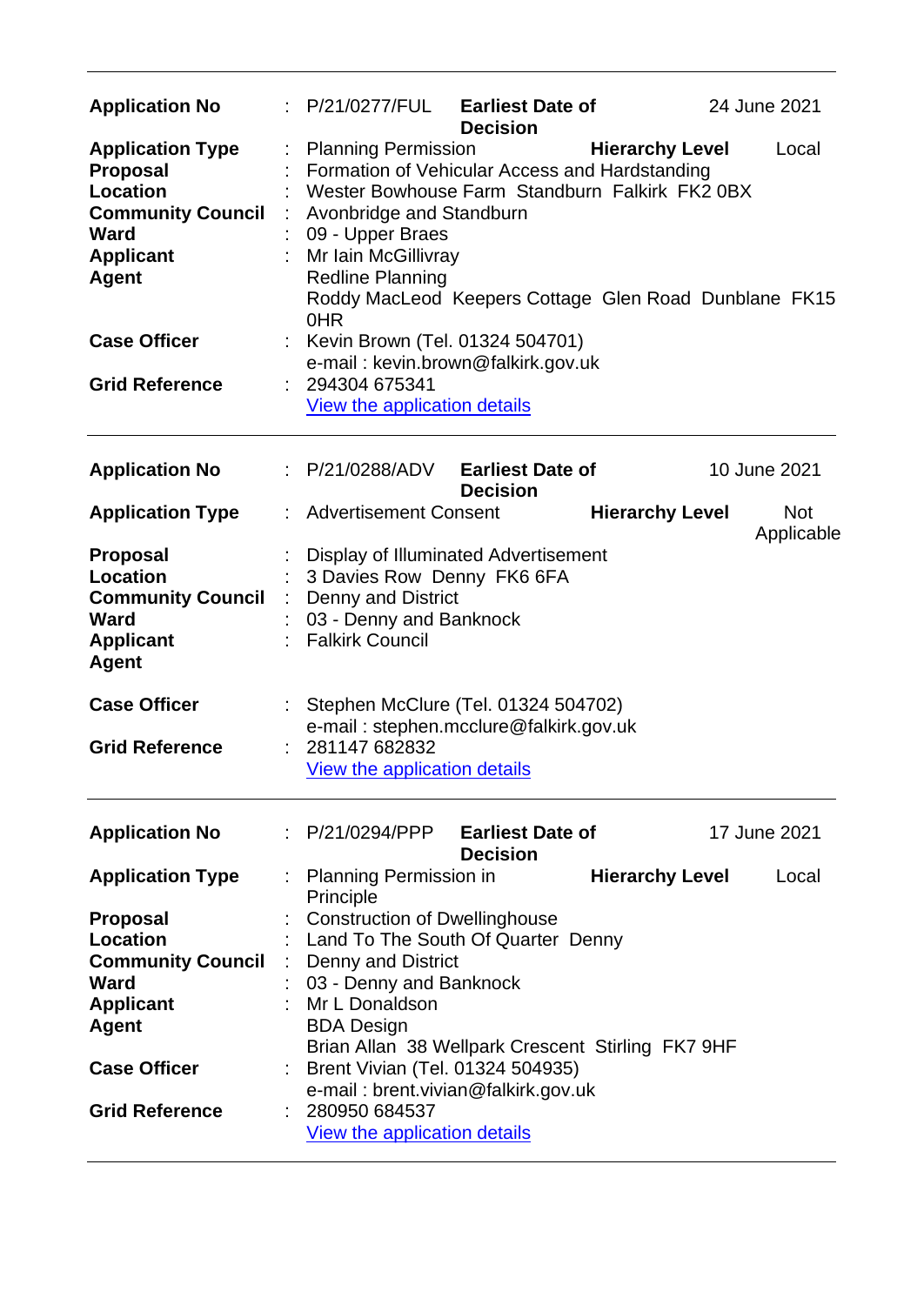| <b>Application No</b>                                                                                                                                                                 | $\therefore$ P/21/0302/LBC Earliest Date of                                                                                                                                                                                                                                                                                                                                                             | <b>Decision</b>                            |                        | 24 June 2021                                              |
|---------------------------------------------------------------------------------------------------------------------------------------------------------------------------------------|---------------------------------------------------------------------------------------------------------------------------------------------------------------------------------------------------------------------------------------------------------------------------------------------------------------------------------------------------------------------------------------------------------|--------------------------------------------|------------------------|-----------------------------------------------------------|
| <b>Application Type</b><br><b>Proposal</b><br>Location<br><b>Community Council</b><br>Ward<br><b>Applicant</b><br><b>Agent</b>                                                        | Listed Building Consent<br>Retention of Internal Alterations and Installation of Rooflights<br>41 Vicar Street Falkirk FK1 1LL<br>: No Community Council<br>07 - Falkirk South<br>: Mr Lex Miller                                                                                                                                                                                                       |                                            | <b>Hierarchy Level</b> | Local                                                     |
| <b>Case Officer</b><br><b>Grid Reference</b>                                                                                                                                          | : Stephen McClure (Tel. 01324 504702)<br>e-mail: stephen.mcclure@falkirk.gov.uk<br>288837 680117<br>View the application details                                                                                                                                                                                                                                                                        |                                            |                        |                                                           |
| <b>Application No</b>                                                                                                                                                                 | P/21/0305/MSC                                                                                                                                                                                                                                                                                                                                                                                           | <b>Earliest Date of</b><br><b>Decision</b> |                        | 24 June 2021                                              |
| <b>Application Type</b><br><b>Proposal</b>                                                                                                                                            | Matters Specified in Conditions Hierarchy Level<br>Erection of 3 Dwellinghouses (Approval of Matters Specified in<br>Conditions of Planning Permission P/19/0722/PPP)                                                                                                                                                                                                                                   |                                            |                        | Local                                                     |
| Location<br><b>Community Council</b><br><b>Ward</b><br><b>Applicant</b><br><b>Agent</b><br><b>Case Officer</b><br><b>Grid Reference</b>                                               | Land To The North Of Westerwood Moss Road<br><b>Airth Parish</b><br>04 - Carse, Kinnaird and Tryst<br><b>Mrs Margaret Ferns</b><br><b>KS Design Chartered Architect</b><br>John Cooney (Tel. 01324 504705)<br>e-mail: john.cooney@falkirk.gov.uk<br>287096 689561<br>View the application details                                                                                                       |                                            |                        | Karolina Surmacz 69 Thomson Drive Redding Falkirk FK2 9GN |
| <b>Application No</b>                                                                                                                                                                 | : P/21/0306/FUL Earliest Date of                                                                                                                                                                                                                                                                                                                                                                        | <b>Decision</b>                            |                        | 22 June 2021                                              |
| <b>Application Type</b><br><b>Proposal</b><br><b>Location</b><br><b>Community Council</b><br><b>Ward</b><br><b>Applicant</b><br>Agent<br><b>Case Officer</b><br><b>Grid Reference</b> | <b>Planning Permission</b><br><b>Construction of Outbuilding</b><br>24 Haining Place Grangemouth FK3 9DR<br><b>Grangemouth Community Council</b><br>02 - Grangemouth<br>: Mr David Calder<br><b>SC Design</b><br>Stuart Currie 13 Lennox Terrace Grangemouth FK3 0BY<br>Julie Seidel (Tel. 01324 504880)<br>e-mail: julie.seidel@falkirk.gov.uk<br>293576 681494<br><b>View the application details</b> |                                            | <b>Hierarchy Level</b> | Local                                                     |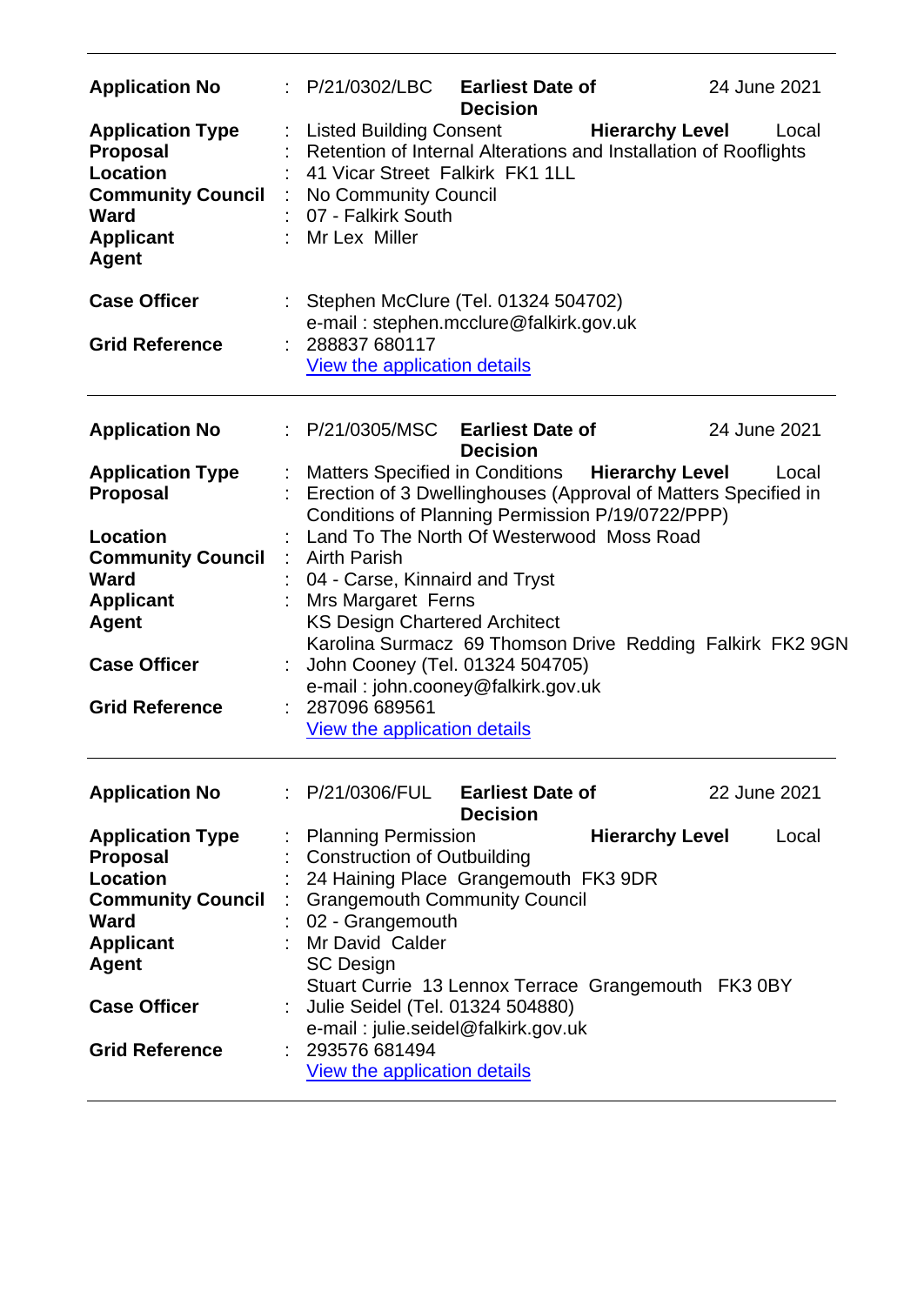| <b>Application No</b>                                                   |   | : P/21/0307/FUL Earliest Date of                                                                                         | <b>Decision</b>                            |                        | 22 June 2021             |  |  |
|-------------------------------------------------------------------------|---|--------------------------------------------------------------------------------------------------------------------------|--------------------------------------------|------------------------|--------------------------|--|--|
| <b>Application Type</b><br><b>Proposal</b>                              |   | <b>Planning Permission</b><br>Extension to Dwellinghouse and Formation of Raised Deck and<br><b>Boundary Fence</b>       |                                            | <b>Hierarchy Level</b> | Local                    |  |  |
| Location<br><b>Community Council</b><br><b>Ward</b><br><b>Applicant</b> |   | 12 Church Street Carronshore Falkirk FK2 8HD<br>NO COMMUNITY COUNCIL<br>04 - Carse, Kinnaird and Tryst<br>Mr John Murray |                                            |                        |                          |  |  |
| <b>Agent</b>                                                            |   |                                                                                                                          |                                            |                        |                          |  |  |
| <b>Case Officer</b>                                                     |   | Stewart Robson (Tel. 01324 504720)<br>e-mail: stewart.robson@falkirk.gov.uk                                              |                                            |                        |                          |  |  |
| <b>Grid Reference</b>                                                   |   | 289324 682930<br>View the application details                                                                            |                                            |                        |                          |  |  |
| <b>Application No</b>                                                   |   | : P/21/0308/ADV                                                                                                          | <b>Earliest Date of</b><br><b>Decision</b> |                        | 11 June 2021             |  |  |
| <b>Application Type</b>                                                 |   | <b>Advertisement Consent</b>                                                                                             |                                            | <b>Hierarchy Level</b> | <b>Not</b><br>Applicable |  |  |
| <b>Proposal</b><br><b>Location</b>                                      |   | Display of Illuminated Advertisement<br>Wm Morrison Supermarket Brockville Park Hope Street Falkirk<br>FK15BU            |                                            |                        |                          |  |  |
| <b>Community Council</b><br>Ward                                        | ÷ | Grahamston, Middlefield and Westfield<br>06 - Falkirk North                                                              |                                            |                        |                          |  |  |
| <b>Applicant</b><br><b>Agent</b>                                        |   | Wm Morrison Supermarkets plc<br><b>Smith Design Associates</b><br>Adam Stanners 16 Lynedoch Crescent Glasgow G3 6EQ      |                                            |                        |                          |  |  |
| <b>Case Officer</b>                                                     |   | Stephen McClure (Tel. 01324 504702)<br>e-mail: stephen.mcclure@falkirk.gov.uk                                            |                                            |                        |                          |  |  |
| <b>Grid Reference</b>                                                   |   | 288425 680484<br><b>View the application details</b>                                                                     |                                            |                        |                          |  |  |
| <b>Application No</b>                                                   |   | P/21/0309/FUL                                                                                                            | <b>Earliest Date of</b><br><b>Decision</b> |                        | 24 June 2021             |  |  |
| <b>Application Type</b><br><b>Proposal</b>                              |   | <b>Planning Permission</b><br>Erection of 2 Dwellinghouses and Detached Domestic Garages                                 |                                            | <b>Hierarchy Level</b> | Local                    |  |  |
| <b>Location</b>                                                         |   | Land To The South Of 7 Blackbraes Road Falkirk                                                                           |                                            |                        |                          |  |  |
| <b>Community Council</b><br><b>Ward</b>                                 |   | Shieldhill and California                                                                                                |                                            |                        |                          |  |  |
| <b>Applicant</b>                                                        |   | 09 - Upper Braes<br><b>Alchemy Developments</b>                                                                          |                                            |                        |                          |  |  |
| <b>Agent</b>                                                            |   | <b>Pineload Designs</b>                                                                                                  |                                            |                        |                          |  |  |
|                                                                         |   | Colin Aitchison 77 Jamieson Gardens Tillicoultry FK13 6EP                                                                |                                            |                        |                          |  |  |
| <b>Case Officer</b>                                                     |   | Stephen McClure (Tel. 01324 504702)                                                                                      |                                            |                        |                          |  |  |
| <b>Grid Reference</b>                                                   |   | e-mail: stephen.mcclure@falkirk.gov.uk<br>290719 675920                                                                  |                                            |                        |                          |  |  |
|                                                                         |   | View the application details                                                                                             |                                            |                        |                          |  |  |